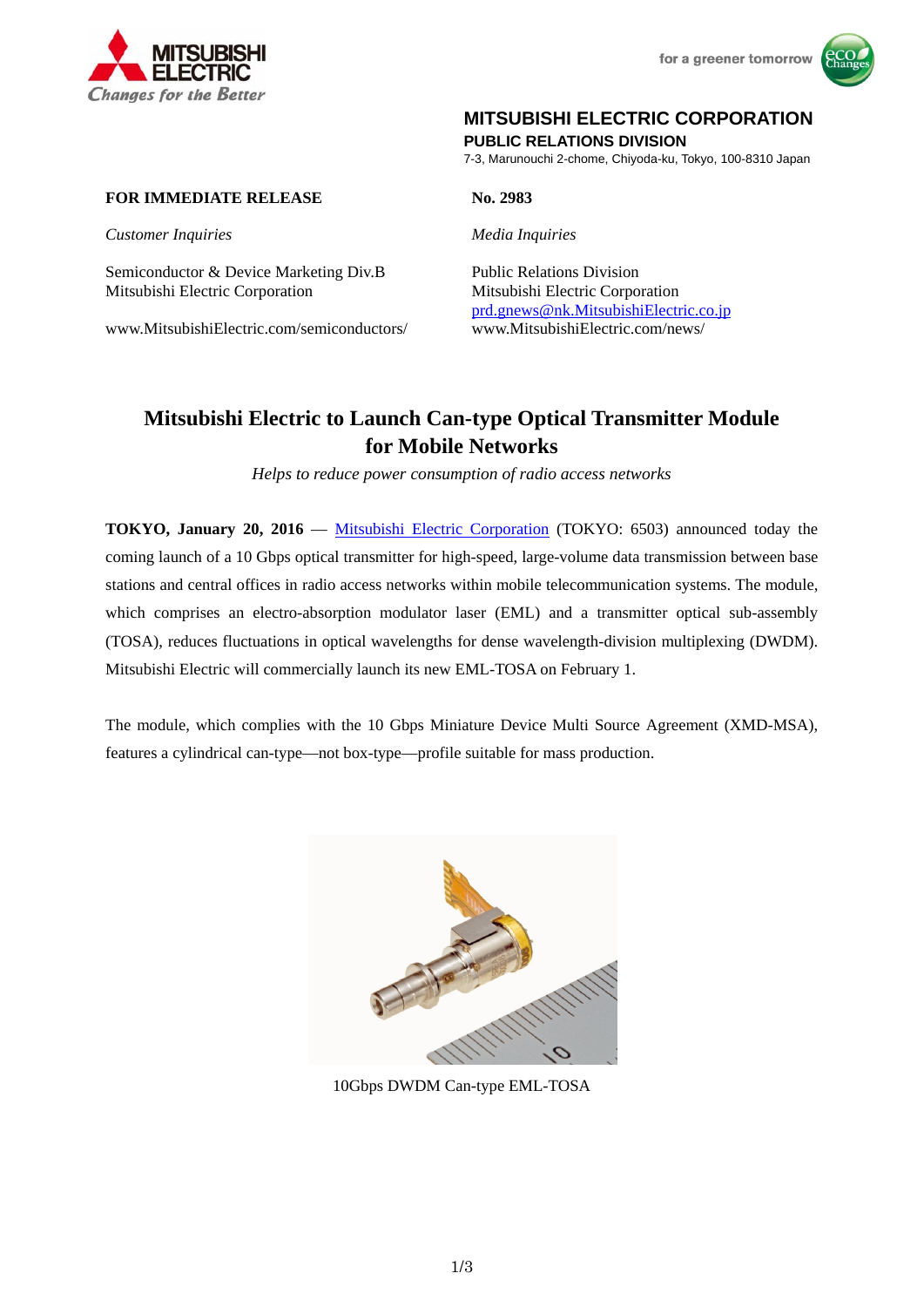In LTE and LTE-Advanced fourth-generation (4G) mobile systems, DWDM has attracted attention as a means of reducing the power consumption of optical transmitter modules that transmit data between base stations and central offices. Mitsubishi Electric's new Can-type EML-TOSA is compatible with DWDM and its TOSA can operate in an industry-leading maximum temperature of up to 95 degrees Celsius.

### **Product Features**

#### *1) Reduces power consumption of network equipment*

- **-** Withstands high temperatures thanks to optimal EML structure
- **-** Reduces power consumption of thermoelectric cooler by approximately 50 percent compared to Mitsubishi Electric's current FU-612REA model

#### *2) Compatible with DWDM and contributes to increased traffic capacity*

**-** Optimal EML structure reduces fluctuations in optical wavelengths due to operating temperatures

#### *3) Helps to reduce the size of optical transmission equipment*

**-** Combines highly compact configuration with capability to operate at temperatures of up to 95 degrees Celsius

#### **Sales Schedule**

| Product                           | Model     | <b>Transmission</b><br>length | Operating case<br>temperture range | Shipment date    |
|-----------------------------------|-----------|-------------------------------|------------------------------------|------------------|
| 10 Gbps DWDM<br>Can-type EML-TOSA | FU-615REA | $25 \text{ km}$               | -40 °C to + 95 °C                  | February 1, 2016 |

#### **Specifications**

| Model                                          | FU-615REA                           |  |
|------------------------------------------------|-------------------------------------|--|
|                                                | 1529.55 nm to 1561.42 nm            |  |
| Wavelengths                                    | (ITU Grid: C-Band, 100 GHz Spacing) |  |
| Transmission length                            | 25 km                               |  |
| Operating case temperatures                    | $-40$ °C to +95 °C                  |  |
| Power consumption of thermoelectric transducer | less than $0.5 W$                   |  |
| External dimensions                            | XMD-MSA compliant                   |  |

# **Environmental Awareness**

This product is compliant with the Restriction of the Use of Certain Hazardous Substances in Electrical and Electronic Equipment (RoHS) directive 2011/65/EU.